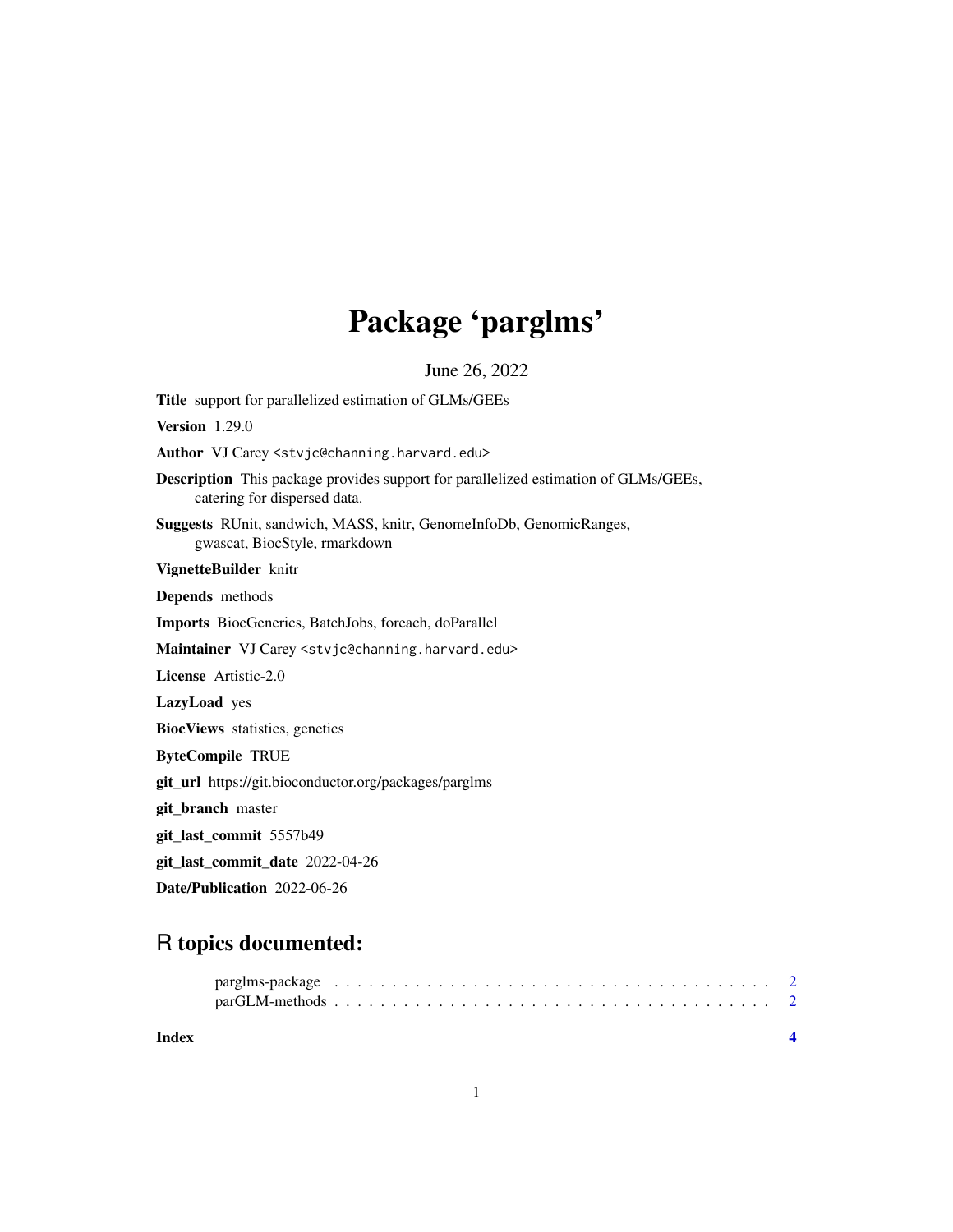<span id="page-1-0"></span>

#### Description

This package provides support for parallelized estimation of GLMs/GEEs, catering for dispersed data.

#### Details

The DESCRIPTION file: This package was not yet installed at build time.

Index: This package was not yet installed at build time.

In version 0.0.0 we established an approach to fitting GLM from data that have been persistently dispersed and managed by a [Registry](#page-0-0).

#### Author(s)

VJ Carey <stvjc@channing.harvard.edu>

Maintainer: VJ Carey <stvjc@channing.harvard.edu>

#### References

This package shares an objective with the bigglm methods of biglm. In bigglm, a small-RAMfootprint algorithm is employed, with sequential chunking to update statistics in each iteration. In parGLM the footprint is likewise controllable, but statistics in each iteration are evaluated in parallel over chunks.

#### Examples

showMethods("parGLM")

| parGLM-methods | fit GLM-like models with parallelized contributions to sufficient statis- |
|----------------|---------------------------------------------------------------------------|
|                | tics                                                                      |

#### Description

This package addresses the problem of fitting GLM-like models in a scalable way, recognizing that data may be dispersed, with chunks processed in parallel, to create low-dimensional summaries from which model fits may be constructed.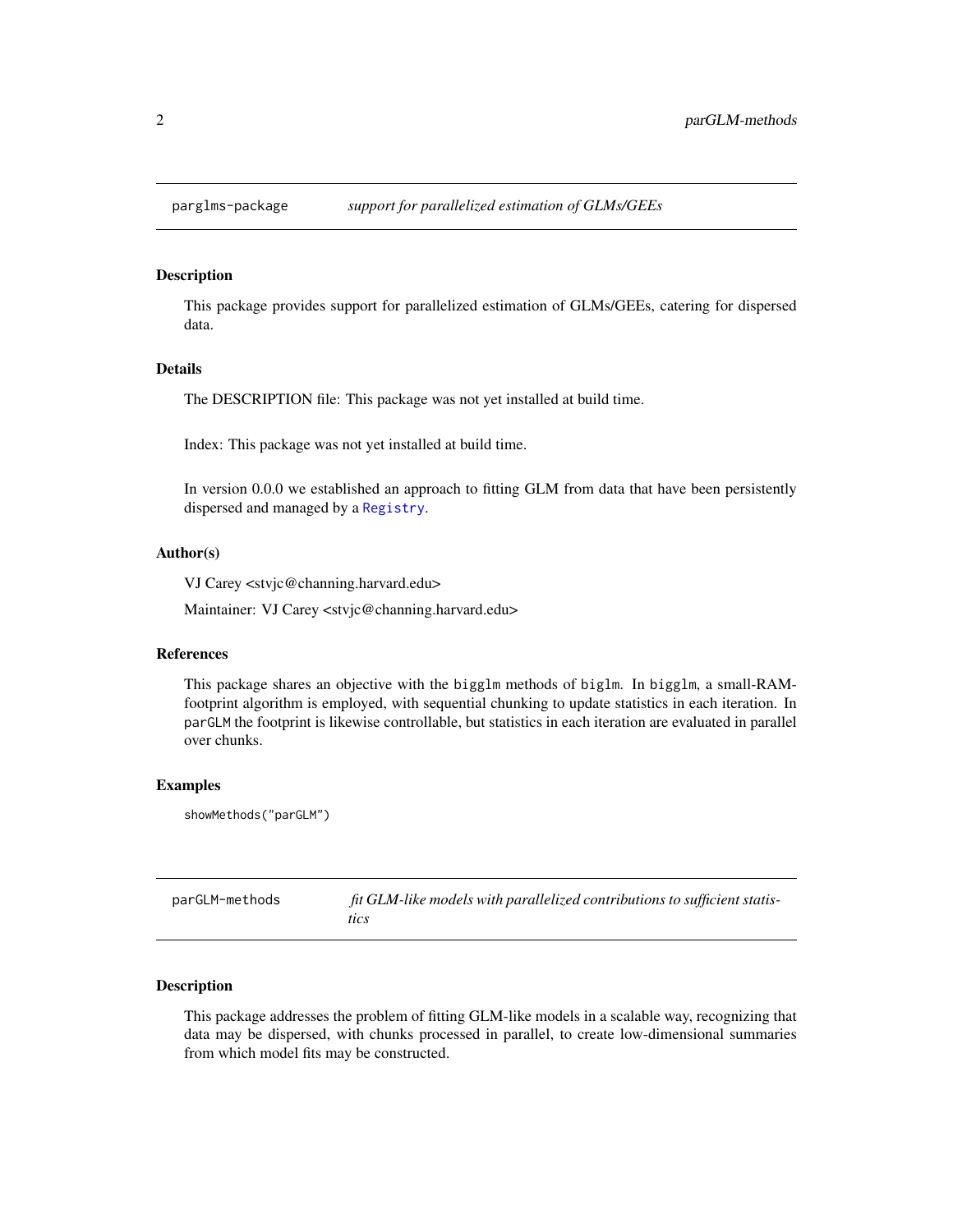#### <span id="page-2-0"></span>**Methods**

signature(formula = "formula", store = "Registry") The model data are assumed to lie in the file.dir/jobs/\* folders, with file.dir defined in the store, which is an instance of [Registry](#page-0-0).

Additional arguments must be supplied:

family a function that serves as a family for stats::glm

- binit a vector of initial values for regression parameter estimation, must conform to expectations of formula
- maxit an integer giving the maximum number of iterations allowed

tol a numeric giving the tolerance criterion

Failure to specify these triggers a fatal error.

The Registry instance can be modified to include a list element 'extractor'. This must be a function with arguments store, and codei. The standard extraction function is

```
function(store, i) loadResult(store, i)
```
It must return a data frame, conformant with the expectations of formula. Limited checking is performed.

The predict method computes the linear predictor on data identified by jobid in a BatchJobs registry. Results are returned as output of foreach over the jobids specified in the predict call. Note that setting option parGLM.showiter to TRUE will provide a message tracing progress of the optimization.

#### Examples

```
if (require(MASS) & require(BatchJobs)) {
# here is the 'sharding' of a small dataset
data(anorexia) # N = 72# in .BatchJobs.R:
# best setting for sharding a small dataset on a small machine:
# cluster.functions = BatchJobs::makeClusterFunctionsInteractive()
myr = makeRegistry("abc", file.dir=tempfile())
chs = chunk(1:nrow(anorexia), n.chunks=18) # 4 recs/chunk
 f = function(x) {library(MASS); data(anorexia); anorexia[x,]}
batchMap(myr, f, chs)
 submitJobs(myr) # now getResult(myr,1) gives back a data.frame
waitForJobs(myr) # simple dispersal
# now myr is populated
oldopt = options()$parGLM.showiter
 options(parGLM.showiter=TRUE)
 pp = parGLM( Postwt \sim Treat + Prewt, myr,
  family=gaussian, binit = c(0,0,0,0), maxit=10, tol=.001)
 print(summary(theLM <- lm(Postwt~Treat+Prewt, data=anorexia)))
 print(pp$coefficients - coef(theLM))
 if (require(sandwich)) {
  hc0 <- vcovHC(theLM, type="HC0")
  print(pp$robust.variance - hc0)
  }
 }
 predict(pp, store=myr, jobids=2:3)
 options(parGLM.showiter=oldopt)
```